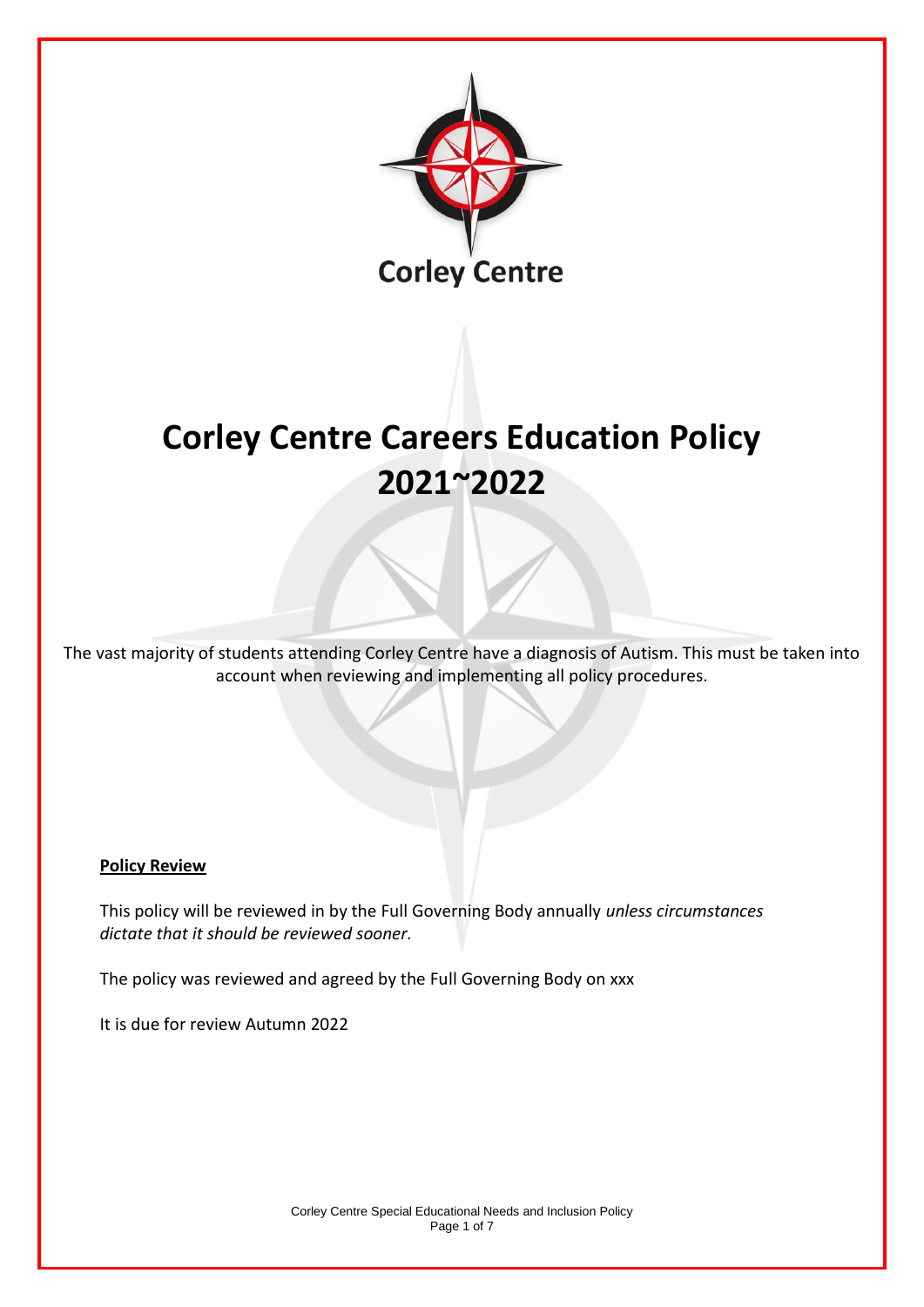### **CORLEY CENTRE CAREERS EDUCATION POLICY**

## **Rationale**

Through a planned programme of activities, Careers Education, Information, Advice and Guidance (CEIAG) and Employability skills, Corley Centre seeks to help all students take their place as suitably qualified and responsible adults within society. The focus is upon career and option choice, raising the aspirations and achievement of individual students and equipping them with skills, attitudes, knowledge and understanding as a foundation for managing their lifelong career and learning.

Corley Centre careers education programme provides our students with the opportunity to plan and manage their careers effectively, ensuring progression which is ambitious and aspirational. It promotes equality of opportunity, celebrates diversity and challenges stereotypes. It is designed to meet the Gatsby benchmarks and conforms to statutory requirements.

## **Context**

Each year, around half of the cohort stay on from Year 11 into the Post 16, other students go to a range of Post 16 provider such as colleges and apprenticeships. At each point where we deal with 'leavers' we ensure that appropriate advice and guidance is available, including information and support regarding apprenticeships, employment or re-commencement of study with another provider.

Corley Centre is committed to providing all students in Years 7-13 with a careers programme which is embedded into the curriculum and includes a variety of enrichment activities. The programme has been developed in line with the eight Gatsby benchmarks for ensuring best practice and to meet the requirements of the Department for Education's statutory guidance 2018.

## **The Gatsby Benchmarks**

- 1. A stable careers programme
- 2. Learning from career and labour market information
- 3. Addressing the needs of each student
- 4. Linking curriculum learning to careers
- 5. Encounters with employers and employees
- 6. Experience of work places
- 7. Encounters with further and higher education
- 8. Personal guidance

## **Aim**

We aim to support students to make realistic and informed decisions about their future, by raising aspirations and providing impartial and independent information and guidance.

## **Objectives**

To ensure that students:

- develop the skills and attitudes necessary for success in adult and working life
- students are aware of the range of opportunities which are realistically available to them in continued education and training at 14+, 16+ and 18+
- are equipped with the necessary decision-making skills to manage those same transitions
- develop an awareness of the wide variety of education, training and careers opportunities both locally and nationally
- use effectively the paper-based, virtual and staff resources available so they can make informed and appropriate choices throughout their school journey

Corley Centre Special Educational Needs and Inclusion Policy Page 2 of 7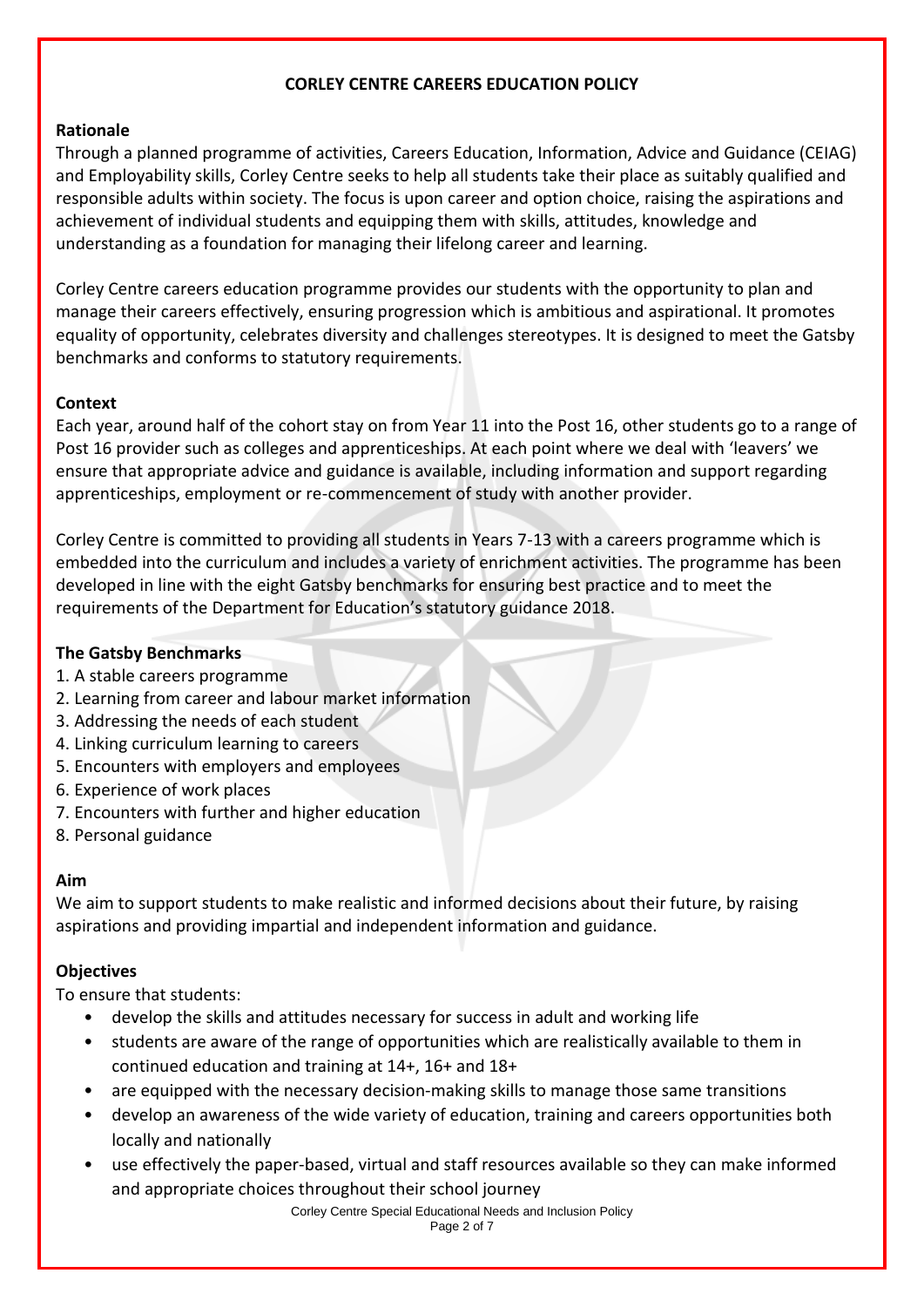- benefit from links fostered between the school, local businesses and further education establishments
- experience the world of work and develop transferable skills
- wherever possible leave the school to enter employment, further education or training
- experience a culture of high aspirations, equality of opportunity, in which diversity is celebrated and stereotypes are challenged
- receive extra assistance and guidance to reach their potential, where this is necessary

# **Provision**

- Careers provision is mapped against the Gatsby benchmarks. The current careers programme is delivered through a combination of methods, including explicit lessons provided within the taught PSHCE programme in Years 7 through to Year 13. Careers Education is also woven into all curriculum areas specific to that subject.
- At Key Stage 3, this includes careers library research with an aim to raise student aspirations, exploring stereotypes in the workplace, researching the history of the workplace, and developing personal, social and employability skills.
- Assemblies and a parent and student information evening on choosing options are also provided, along with an options booklet for students to discuss at home.
- At Key Stage 4, students continue research into careers and pathways into Post 16 and higher education. They develop skills in CV, letter writing, presentations and interviews. This includes a mock interview with an employer; a week's work experience at an arranged placement.
- Individual interviews are held with an independent careers practitioner, who also provides guidance on college, Post 16 and apprenticeships.
- Students have the opportunity to attend their Annual Review, with a member of SLT, Careers Advisor, Parents and the Local Authority Plan Coordinator.
- Year 10 students are taken to visit all local colleges to start to plan their next steps.
- At Key Stage 5, students in Post 16 complete three days a week in school and 2 days a week on arranged work experience placements. Students work towards qualifications in ASDAN Certificate of Personal Effectiveness and Employability.

# **Roles and responsibilities**

- All staff contribute to the implementation of this policy through their role as mentors and as subject specialists.
- Subject specialists embed careers into their subject area.
- A range of connections between Higher education providers and employers are exploited to support the curriculum through KS3 to KS5.

# **Careers team**

Sarah Rose (DHT): SLT lead and strategic lead for careers Emily Singh: Vocational Pathway Leader Adah Shah: Independent Careers Advisor, Prospects Jade Davoile: Post 16 Lead

Corley Centre Special Educational Needs and Inclusion Policy Responsibilities are spread between the Deputy Headteacher with oversight of CEIAG and the Vocational Pathway Leader. They plan, co-ordinate and evaluate the careers programme. The Careers Team plan and implement work experience for Y11 students. Subject leaders and Pastoral and Progress Leads are

Page 3 of 7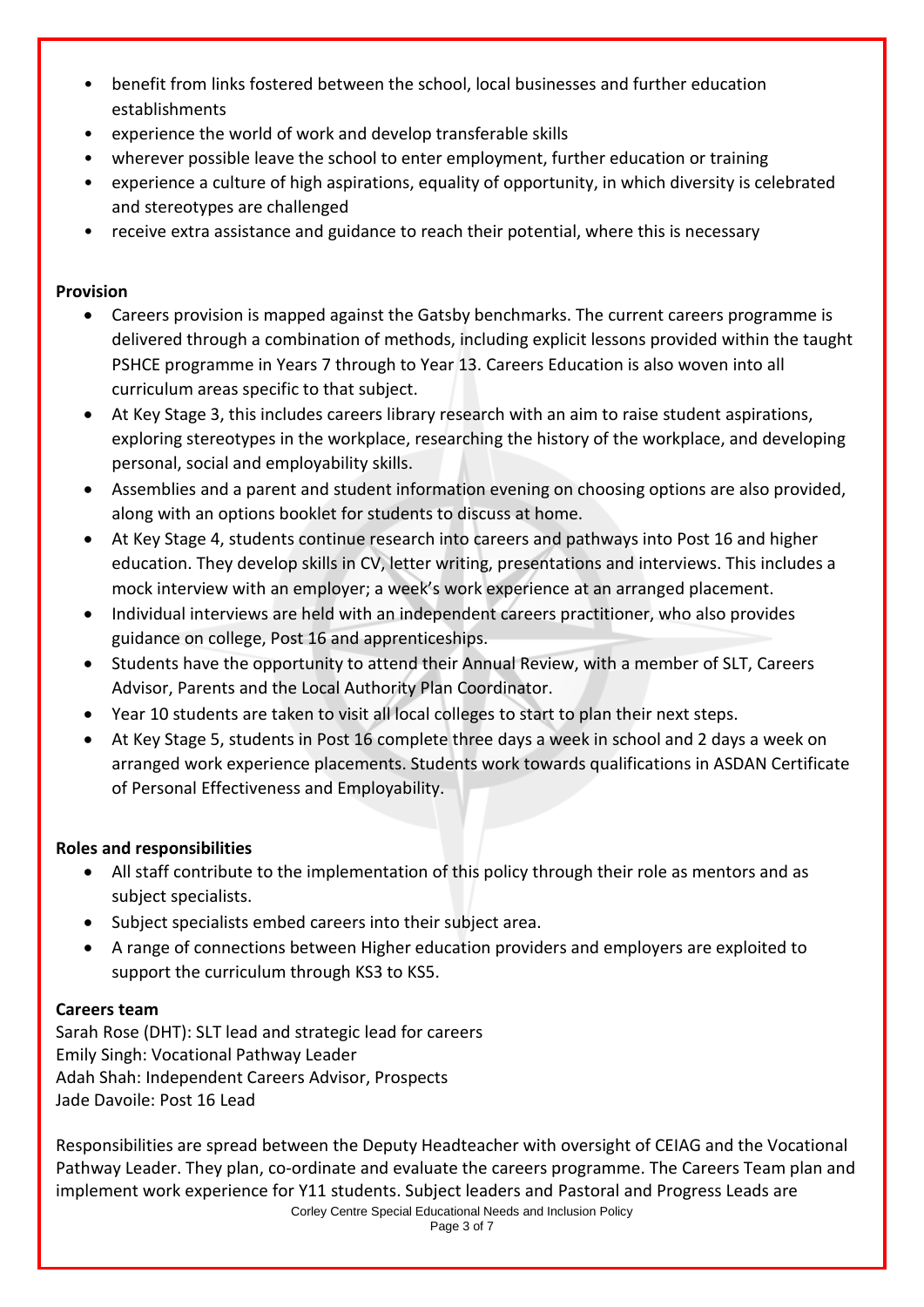consulted to ensure appropriate coverage of careers themes in the PSHE programme, mentor time activities and in applied subjects across the school. All subjects have a focus on and link to career development and employability learning.

## **Monitoring, Recording and Evaluation**

Built into the careers programme are opportunities for students to self-evaluate and reflect on their learning at key points, such as following work experience and mock interviews during Year 10. Their activities and skills development can be recorded and monitored by staff including mentors and the careers advisor, who produces a Careers Guidance Summary for all KS4 students.

## **Careers and SEND provision**

All students within Corley Centre have an EHCP overseen by the Local Authority, therefore all student within Corley Centre have additional SEND needs.

Students can self-refer and mentors are also able to raise concerns, if current provision cannot fully address a student's additional need, advice will be sought from the National Careers Service.

The Curriculum Lead meets with parents/carers to discuss option suitability where individual need is likely to have an impact on choices made during the option process.

The SENDCO supports work experience placements, ensuring that providers are aware of individual needs, in order to promote a positive experience.

### **Entitlement**

Students are entitled to CEIAG which meets professional standards of practice and is both personalised and impartial. It is integrated into students' experience of the whole curriculum and based on a partnership with students and their parents or carers. The programme is structured to meet the Gatsby Benchmarks of good Careers education, raise aspirations, challenge stereotyping and promote equality and diversity. The careers programme is designed to meet the needs of the students at Corley Centre to ensure progression through activities that are appropriate to students' stages of career learning, planning and development.

The primary aims of the Careers Education and Guidance programme are to:

- Help young people develop an understanding of their own and others' strengths, limitations, abilities, potential, personal qualities, needs, attitudes and values
- Help young people investigate opportunities for further learning and employment, make decisions and manage transitions across key stages including financial management
- Ensure that, wherever possible, all young people leave the school with employment, further education or training CEIAG at Corley aims to provide students with the skills, knowledge and understanding to support the 3 core aims of the CDI framework for careers, employability and enterprise education:
	- $\checkmark$  Developing yourself through careers, employability and enterprise education
	- $\checkmark$  Learning about careers and the world of work.
	- $\checkmark$  Developing your career management and employability skills.

Please see Appendix A outlining student and parent entitlement.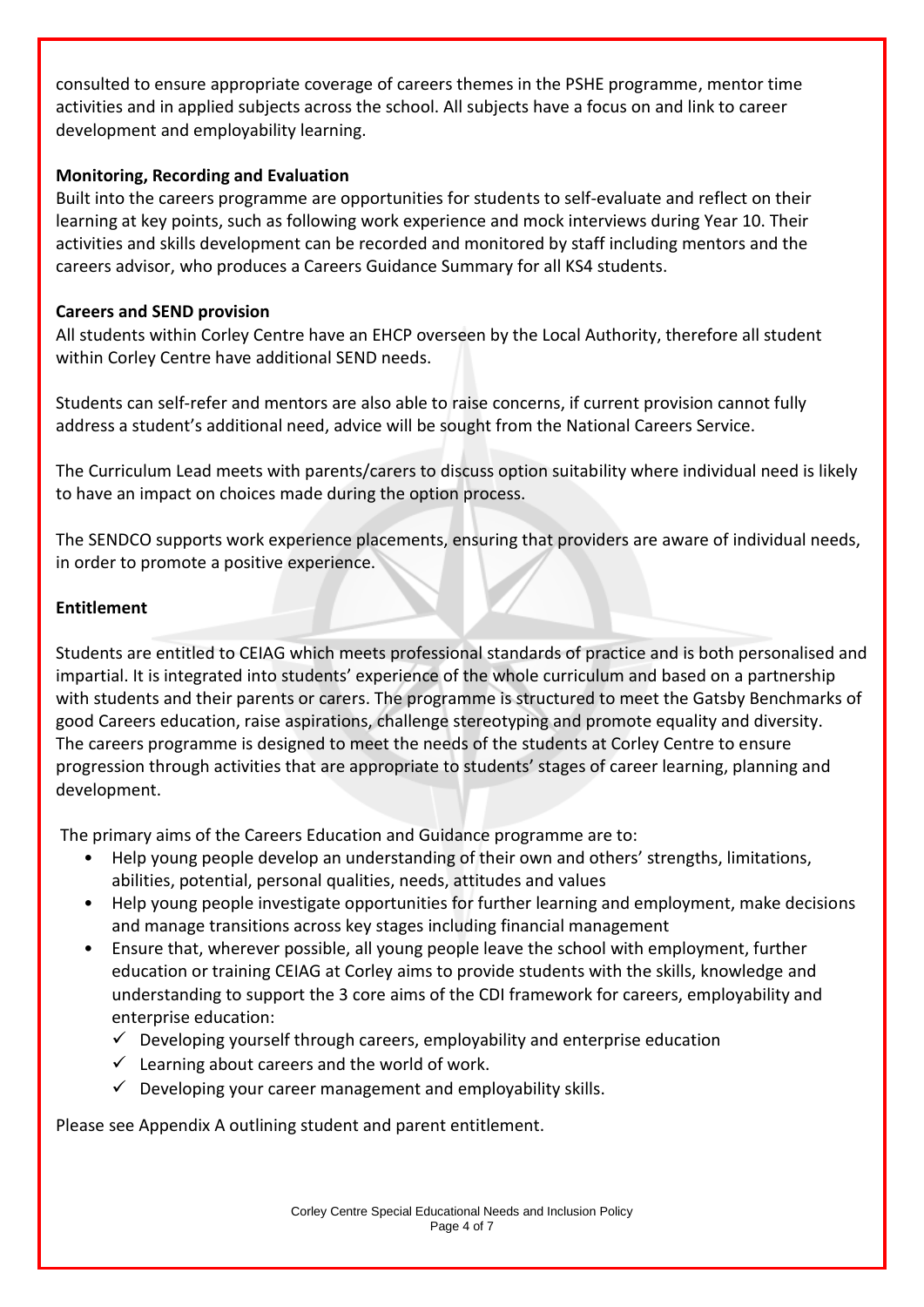#### **Partnerships**

The Careers programme is greatly enhanced through links which help to ensure that students' learning is current and relevant. We work closely with local employers, parents and other local groups. A number of events, integrated into the school careers programme, offer providers an opportunity to come into school to speak to students. This involvement enhances the provision of work experience placements, careers talks, workplace visits and mock interviews. In addition, we work closely with local colleges and the Careers and Enterprise Network.

We always strive to expand and improve our contacts. Governors are regularly updated on the careers programme.

#### **Policy statement for provider access**

A provider wishing to request access should contact Emily Singh, Vocational Pathway Leader via 01676 540218

Please see Appendix B Provider Access Statement for further details.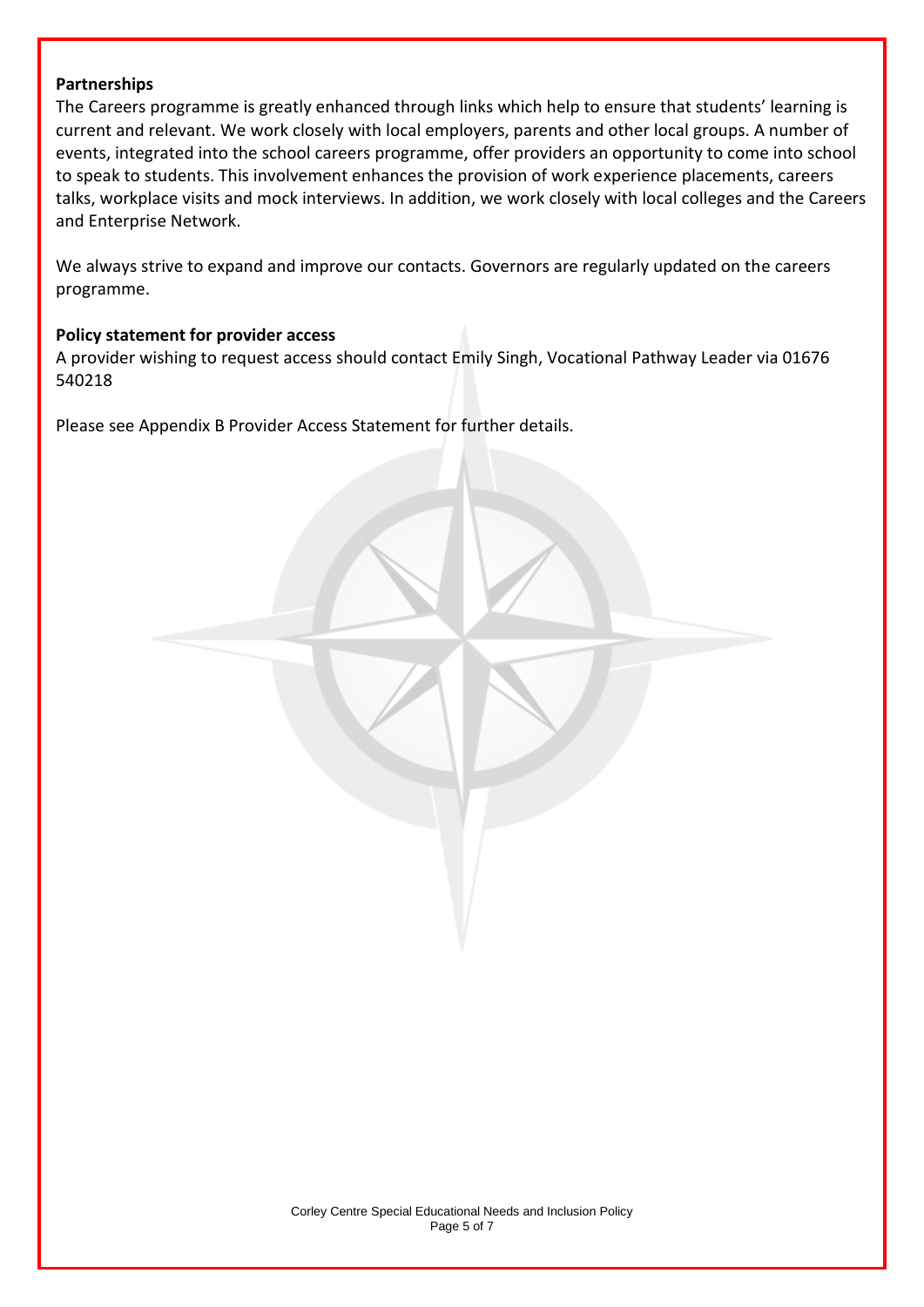## **Appendix A: Careers Entitlement**

Students attending the Corley Centre are in their careers programme entitled to:

- Receive a stable careers programme from Year 7 that continues until they leave school (or attend University, if taking a gap year).
- Receive relevant careers guidance and have access to independent careers information and guidance, including labour market data where relevant.
- Receive personal advice that helps students to achieve their individual careers goal whether this is Further Education, an apprenticeship or employment.
- Be equipped with the necessary skills to prosper in FE and employment.
- Have the relevant knowledge to make realistic and achievable goals based on their own interests and skills, whilst taking into account local job market information and relevant entry requirements.
- Receive up-to-date information about careers and skill-development opportunities.
- Understand how different subjects help keep different options open.
- Have access to additional help, whether this need is generated from a change of decision, personal circumstances or additional needs.
- Have meaningful and helpful encounters with employers and other education providers.
- Have a minimum of one week's work experience, with the opportunity for a second.

#### **Students are expected to:**

- Fully engage with careers lessons and activities.
- Utilise the available careers resources,
- Record careers-related skills, participation and research, reflect upon what has been learnt.
- Identify and set goals for the future.
- Actively participate in workshops, presentations and visits from external employers or providers.
- Attend informative events such as Options Evening.
- Use study and research spaces such as the library appropriately and with respect for other users.
- Take advantage of opportunities offered outside school, such as educational visits and projects.

#### **Parents are entitled to have:**

- Access to links to the National Careers Service information and other independent websites and resources via the school website.
- The opportunity to contact the independent careers advisor, careers lead and careers coordinator.
- Access to information and guidance through parent information evenings including choosing options, work experience and finance.